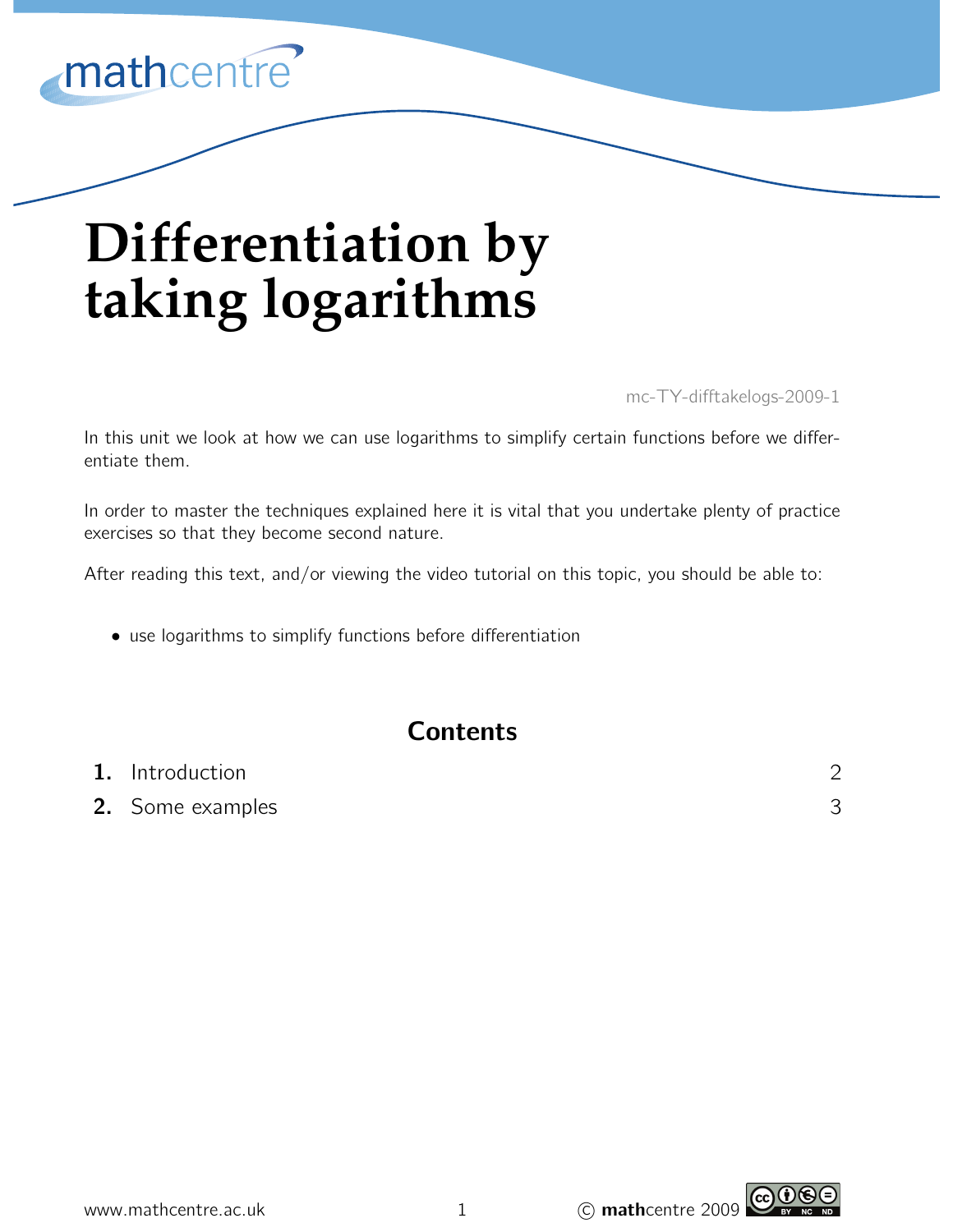# **1. Introduction**

In this unit we look at how we can use logarithms to simplify certain functions before we differentiate them. To start off, we remind you about logarithms themselves.

If  $y = \ln x$ , the natural logarithm function, or the log to the base e of x, then

$$
\frac{dy}{dx} = \frac{1}{x}
$$

You should be familiar already with this result. If not, you should learn it, and you can also refer to the unit on differentiation of the logarithm and exponential functions.

We will also need to differentiate  $y = \ln f(x)$ , where  $f(x)$  is some function of x. In this case,

$$
\frac{dy}{dx} = \frac{f'(x)}{f(x)}
$$

You should learn this result too3



We will also make use of the following laws of logarithms:



These laws can be used to simplify logarithms of any base, but the same base must be used throughout a particular calculation.

www.mathcentre.ac.uk 2 C mathcentre 2009

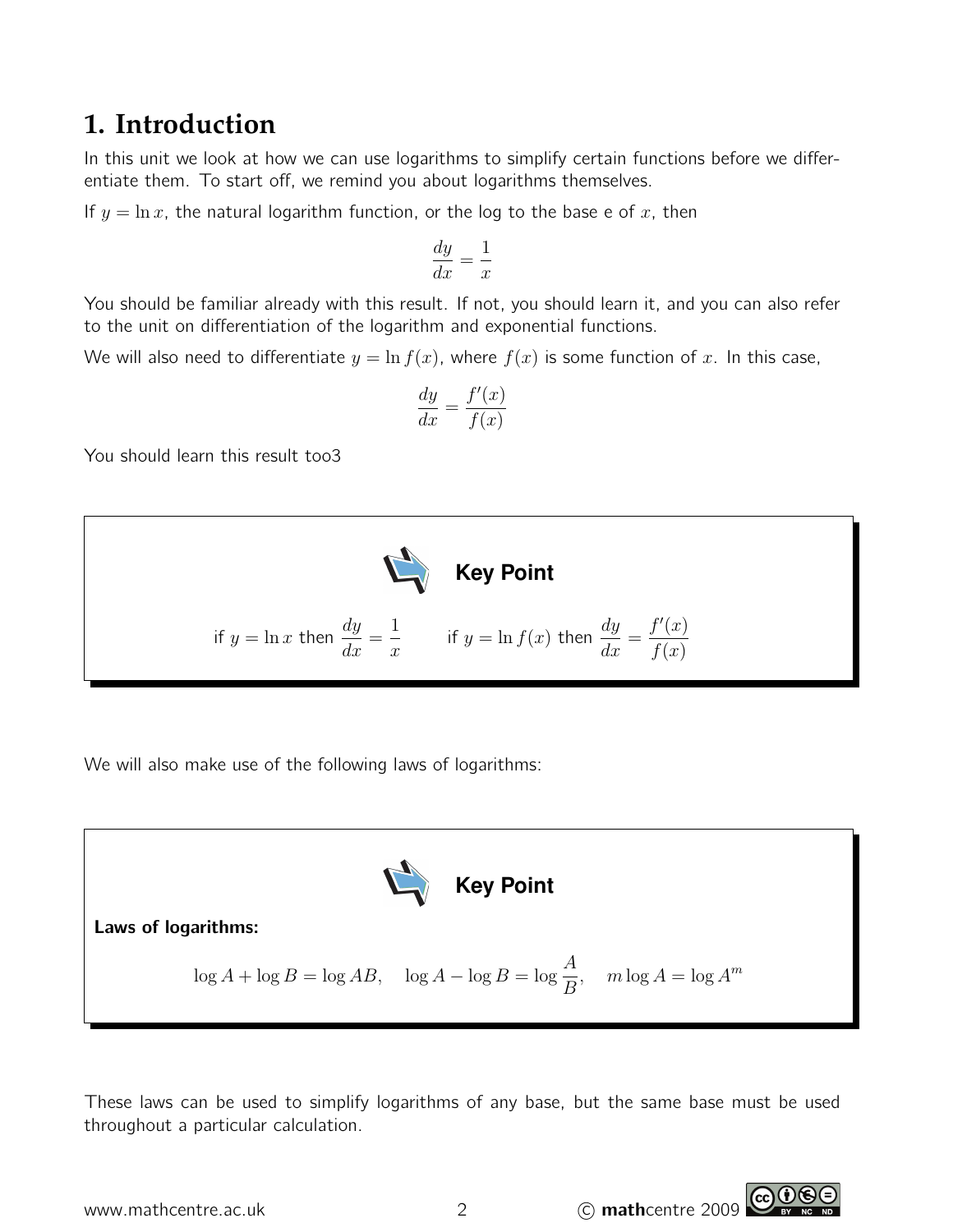# **2. Some examples**

## Example

Suppose we want to differentiate  $y = \ln(3x^4 + 7)^5$ .

Using the laws of logarithms we can write  $y$  as

$$
y = 5\ln(3x^4 + 7)
$$

This is more straightforward to differentiate because we have  $y = \ln f(x)$  with  $f(x) = 3x^4 + 7$ . The rule given in the Key Point on page 2 tells us that

$$
\frac{dy}{dx} = 5 \times \frac{12x^3}{3x^4 + 7} = \frac{60x^3}{3x^4 + 7}
$$

What started out as quite a complicated problem was simplified using the laws of logarithms before we carried out the differentiation.

#### Example

Suppose we want to differentiate  $y = \ln\left(\frac{1-3x}{1+9}\right)$  $1 + 2x$ .

In this example we have the log of a quotient. We can use the law  $\ln\frac{A}{B}=\ln A-\ln B$  to rewrite this as

$$
y = \ln(1 - 3x) - \ln(1 + 2x)
$$

The two functions on the right are easy to differentiate using the Key Point on page 2:

$$
\frac{dy}{dx} = \frac{-3}{1 - 3x} - \frac{2}{1 + 2x}
$$

We can write the answer as a single term by writing them both over a common denominator:

$$
\frac{dy}{dx} = \frac{-3(1+2x) - 2(1-3x)}{(1-3x)(1+2x)} = \frac{-3-6x-2+6x}{(1-3x)(1+2x)} = -\frac{5}{(1-3x)(1+2x)}
$$

## Example

Suppose we want to differentiate  $y = x^{\sin x}$ .

The problem here is that the function  $\sin x$  appears as a power. By taking logarithms of both sides, and using the laws of logarithms we can avoid this as follows:

Taking logs of both sides gives:

$$
\ln y = \ln x^{\sin x}
$$

and using the third of the laws given on page 2:

$$
\ln y = \sin x \, \ln x
$$

The term on the right is a product of  $\sin x$  and  $\ln x$  and we will be able to use the product rule to differentiate it.

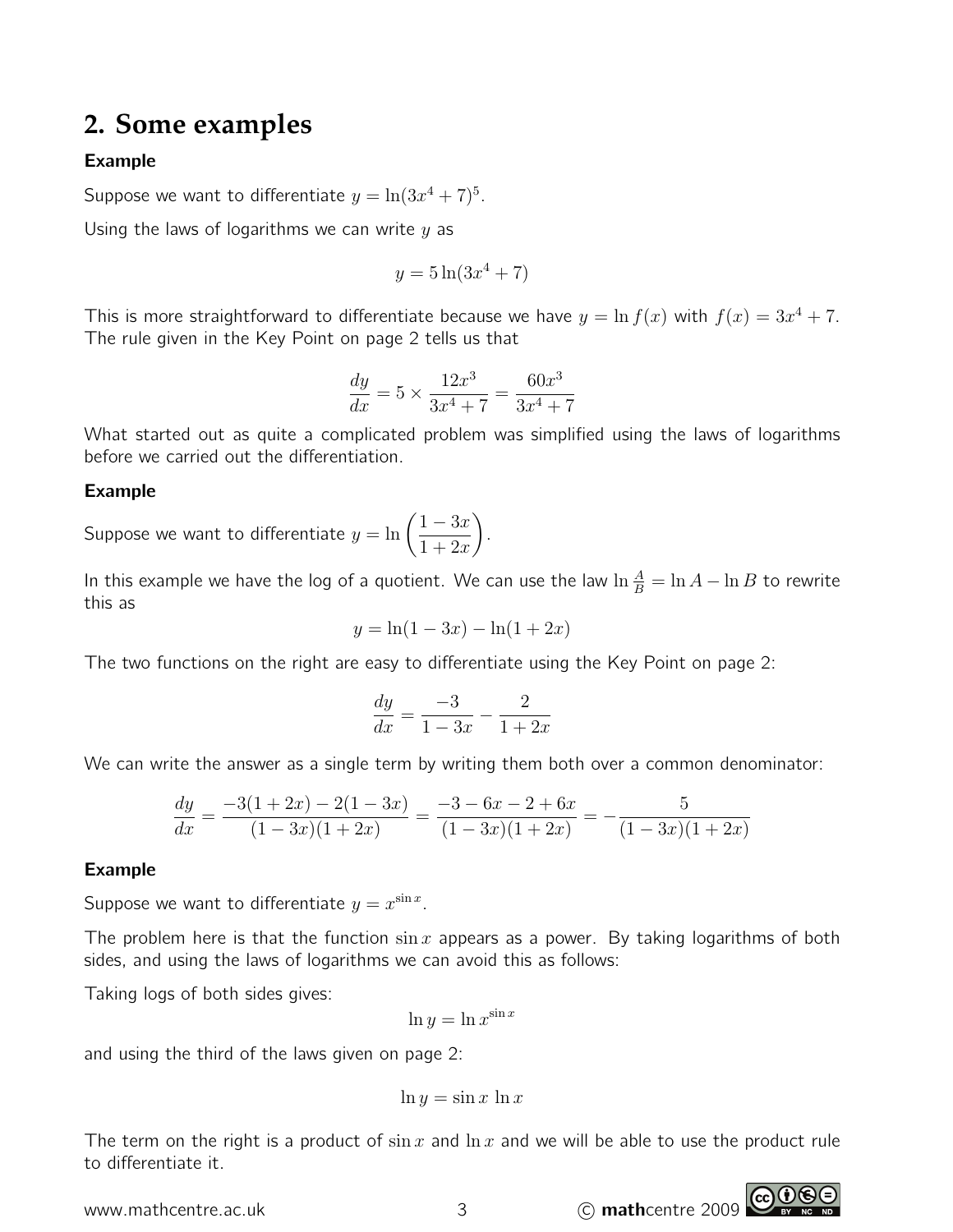The term on the left, being  $\ln y$ , needs to be differentiated implicitly. Recall that

$$
\frac{d}{dx}(\ln y) = \frac{d}{dy}(\ln y) \times \frac{dy}{dx} = \frac{1}{y}\frac{dy}{dx}
$$

So,

$$
\frac{1}{y}\frac{dy}{dx} = \sin x \frac{1}{x} + \ln x \cos x = \frac{\sin x + x \ln x \cos x}{x}
$$

so that

$$
\frac{dy}{dx} = y \left( \frac{\sin x + x \ln x \cos x}{x} \right)
$$

$$
= x^{\sin x} \left( \frac{\sin x + x \ln x \cos x}{x} \right)
$$

since we recall that  $y = x^{\sin x}$ .

## Example

Suppose we wish to differentiate  $y = \frac{(1-2x)^3}{\sqrt{2x}}$  $\frac{1}{\sqrt{1}}$  $\frac{2x}{1+x^2}$ .

We proceed by taking logarithms of both sides to give:

$$
\ln y = \ln \frac{(1 - 2x)^3}{\sqrt{1 + x^2}}
$$

We then use the laws of logarithms to rewrite the right hand side as

$$
\ln y = \ln(1 - 2x)^3 - \ln\sqrt{(1 + x^2)}
$$

With a further application of the laws of logarithms, and noting that  $\sqrt{1+x^2}=(1+x^2)^{1/2}$ , we obtain

$$
\ln y = 3\ln(1 - 2x) - \frac{1}{2}\ln(1 + x^2)
$$

Differentiating, and remembering to differentiate the left hand side implicitly

$$
\frac{1}{y}\frac{dy}{dx} = 3 \times \frac{-2}{1-2x} - \frac{1}{2} \times \frac{2x}{1+x^2}
$$

$$
= \frac{-6}{1-2x} - \frac{x}{1+x^2}
$$

$$
= \frac{-6(1+x^2) - x(1-2x)}{(1-2x)(1+x^2)}
$$

$$
= \frac{-6-6x^2 - x + 2x^2}{(1-2x)(1+x^2)}
$$

$$
= \frac{-6-x-4x^2}{(1-2x)(1+x^2)}
$$

www.mathcentre.ac.uk 4 C mathcentre 2009